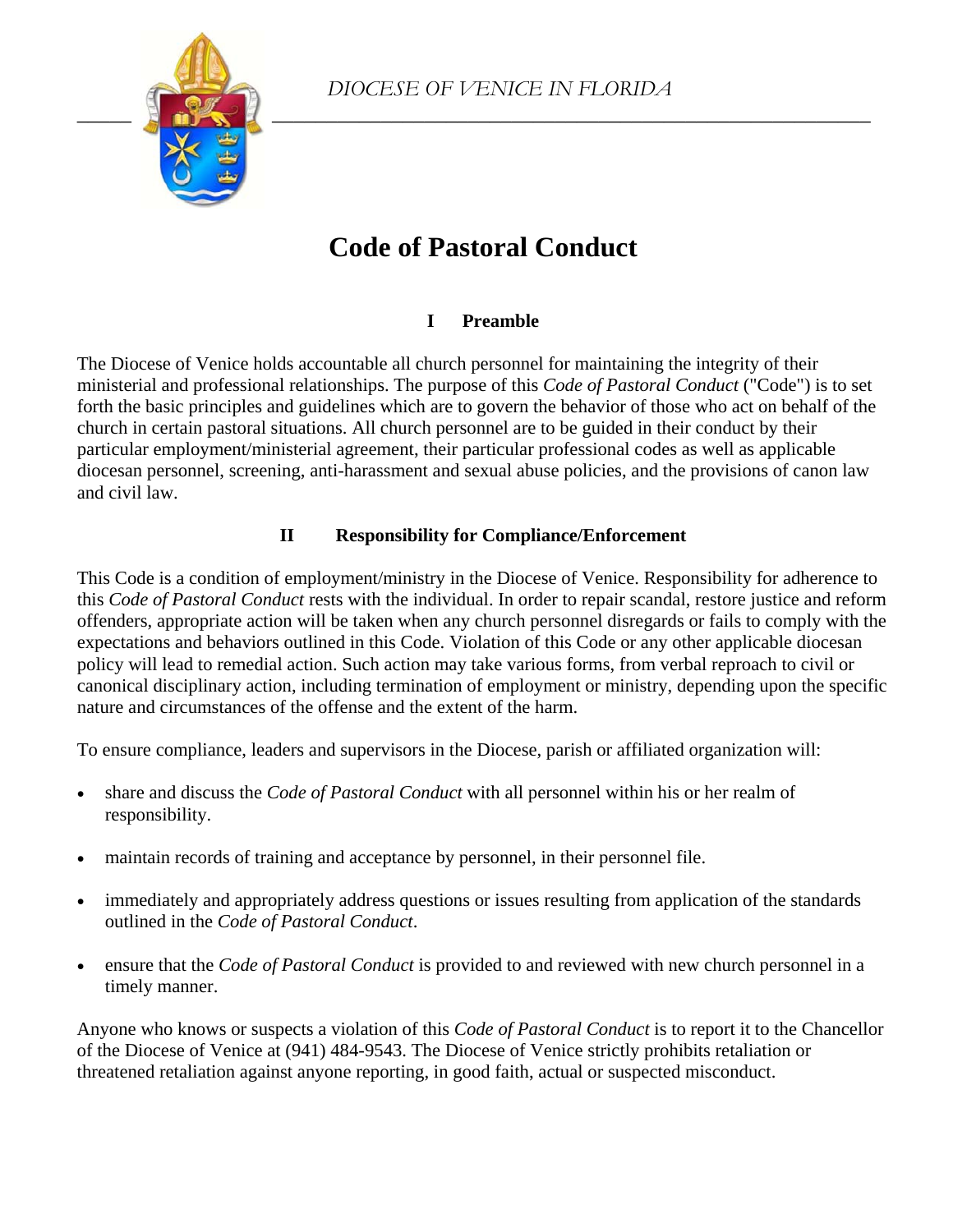# **III Definitions**

- **A Church Personnel**  For purposes of this policy, the following are included in the definition of Church Personnel:
	- 1 Priests and Deacons who enjoy the faculties of the Diocese of Venice.
	- 2 Seminarians and those enrolled in the Permanent Diaconate Formation Program.
	- 3 Women religious and religious brothers working for a diocesan entity.
	- 4 All lay employees on church payroll and those independent contractors (self-employed) or consultants who perform services on diocesan property and have an ongoing relationship with a diocesan entity.

 Volunteers working with minors are covered under a separate *Code of Conduct for Volunteers Working with Minors* which is found on page 26 of this booklet and is available from the diocesan Department of Human Resources and on the diocesan website: www.dioceseofvenice.org

- **B** Administrator Any pastor/parish administrator, principal, chancery department supervisor, program head, who is responsible for hiring and supervising employees, volunteers and religious brothers and sisters.
- **C Pastoral Counselor and/or Spiritual Director**  Any church personnel who, on behalf of the church, engages in ministry to another in which there is a trust relationship and component of counseling, personal advice or spiritual direction. This would include, but is not limited to those serving as sponsors, those involved in any type of counseling or representation in the annulment process, clerics, extraordinary ministers of the Eucharist and others who bring communion to the sick and homebound, to the divorced and separated, to the grieving, to youth, to victims of domestic violence, sexual abuse or those seeking post-abortion healing, to RCIA and sacramental sponsors (non-spousal), school guidance counselors, professional counselors and social workers serving through parishes or Catholic Charities programs.
- **D** Misconduct For purposes of this policy, misconduct includes the following:
	- 1 Imprudent or inappropriate conduct conduct which is contrary to diocesan policy or good judgment, but not necessarily in violation of canon law or civil law.
	- 2 Immoral conduct Conduct contrary to the discipline and teachings of the Roman Catholic Church.
	- 3 Harassment Conduct or language which creates an intimidating, hostile or offensive work environment.
	- 4 Exploitation Taking unfair advantage of another for one's own advantage or benefit.
	- 5 Abuse- includes physical, sexual or emotional abuse of children under 18 or adults who are uniquely vulnerable to abuse because of physical or mental disabilities.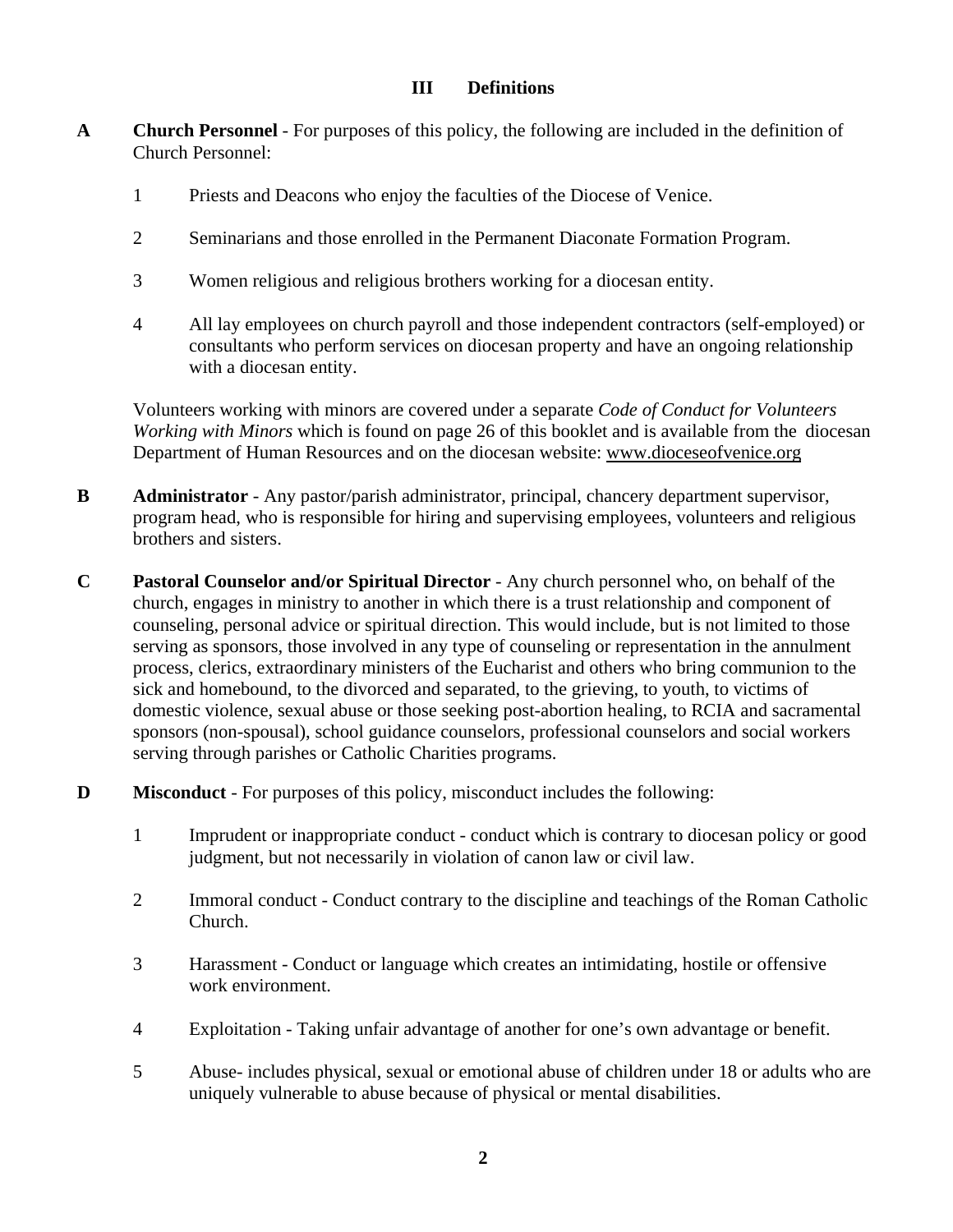- 6 Illegal Conduct (potentially including immoral conduct, harassment, exploitation and abuse) which is contrary to the civil laws of the jurisdiction in which the conduct takes place.
- **E Child or minor**  A person less than eighteen (18) years of age not emancipated.

# **IV Pastoral Standards**

## **A Prevention of Immoral Conduct:**

#### **General Guidelines for Ethical and Moral Behavior for Church Personnel**

 Church personnel enjoy a public trust and confidence. It is essential that Church personnel exhibit the highest ethical standards and personal integrity in their day to day work and in their personal lives. Therefore:

- 1 Church personnel should not formally reject the teachings of the Roman Catholic Church or the Christian way of life.
- 2 Church personnel should demonstrate respect for the rights, dignity and worth of each person, from conception until natural death. Church personnel should not procure or participate in abortion, homicide or euthanasia, nor should they possess pornographic materials.
- 3 Church personnel should conduct their relationships with others free from deception, manipulation, exploitation and intimidation. Church personnel should not engage in any form of harassment, exploitation, physical, emotional or psychological abuse.
- 4 Church personnel should not abuse alcohol, drugs or gambling.
- 5 Church personnel should examine their own actions and intentions objectively to ensure that their behavior promotes the welfare of the community and exemplifies the strong moral tradition of the church.
- 6 Church personnel should witness in all relationships the chastity appropriate to their state in life.
- 7 Church personnel should keep all information received in the course of counseling, spiritual direction or other professional or ministerial contact in the strictest confidence, except as mandated by law. Church personnel should not harm the reputation of others through disclosing the faults or failings of others who have no cause to know them or making false allegations against another.
- 8 Church personnel should be responsible stewards of Church resources, human and financial, observing diocesan policy, as well as canon law and civil law. Church personnel should not steal or engage in any other form of theft, including misappropriation of church funds.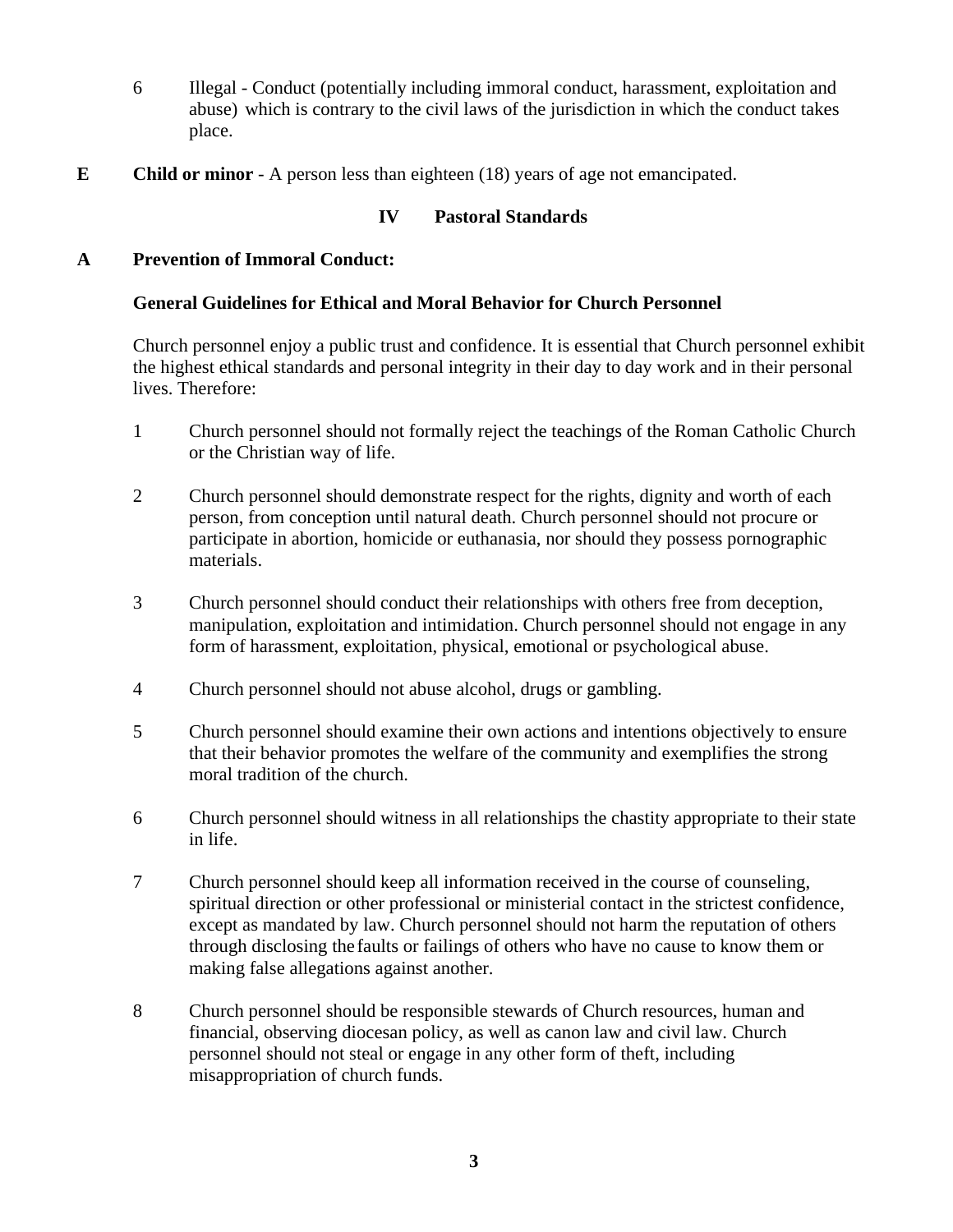# **B Prevention of Psychological Abuse or Exploitation:**

#### **Guidelines for Pastoral Counselors and Spiritual Directors**

- 1 Pastoral Counselors and Spiritual Directors shall not step beyond their competence in counseling situations and shall refer clients to other professionals when appropriate.
- 2 Church personnel shall ensure that all counseling sessions are conducted in appropriate settings at appropriate times.
	- No session may be conducted in the private living quarters of a rectory.
	- Sessions may not be held at places or times that would tend to cause confusion about the nature of the relationship for the person being counseled.
- 3 Pastoral Counselors and Spiritual Directors may not audiotape or videotape their sessions.
- 4 Information disclosed to a Pastoral Counselor or Spiritual Director during the course of counseling, advising, or spiritual direction shall be confidential, except for compelling professional reasons or as required by law.
- 5 Church personnel who engage in pastoral counseling and spiritual direction shall not engage in inappropriate physical contact with the persons they counsel in any private setting and shall be mindful of the possibility of misconstruction of physical contact in even public settings, engaging in such contact only for the benefit of the person being counseled.
- 6 Pastoral Counselors and Spiritual Directors assume the full burden for establishing and maintaining clear, appropriate boundaries in all counseling and counseling-related relationships.
- 7 Pastoral Counselors and Spiritual Directors shall not engage in sexual intimacies with the persons they counsel, their relatives, friends or other individuals who are close to the client.

# **C Prevention of Child Abuse and Exploitation:**

#### **Guidelines for those working with minors**

- 1 Church personnel are required to have completed the appropriate application and criminal background screening prior to being allowed unsupervised access to minors.
- 2 Church personnel must be familiar with the Diocese of Venice Policy and Procedural Guidelines Relating to the Protection of Children and Vulnerable Adults and their reporting obligations under Florida law.
- 3 Church personnel are prohibited from speaking to others, particularly to or in the presence of minors, in a manner that is derogatory, demeaning or humiliating. They are to use positive reinforcement with minors rather than criticism, competition or comparison.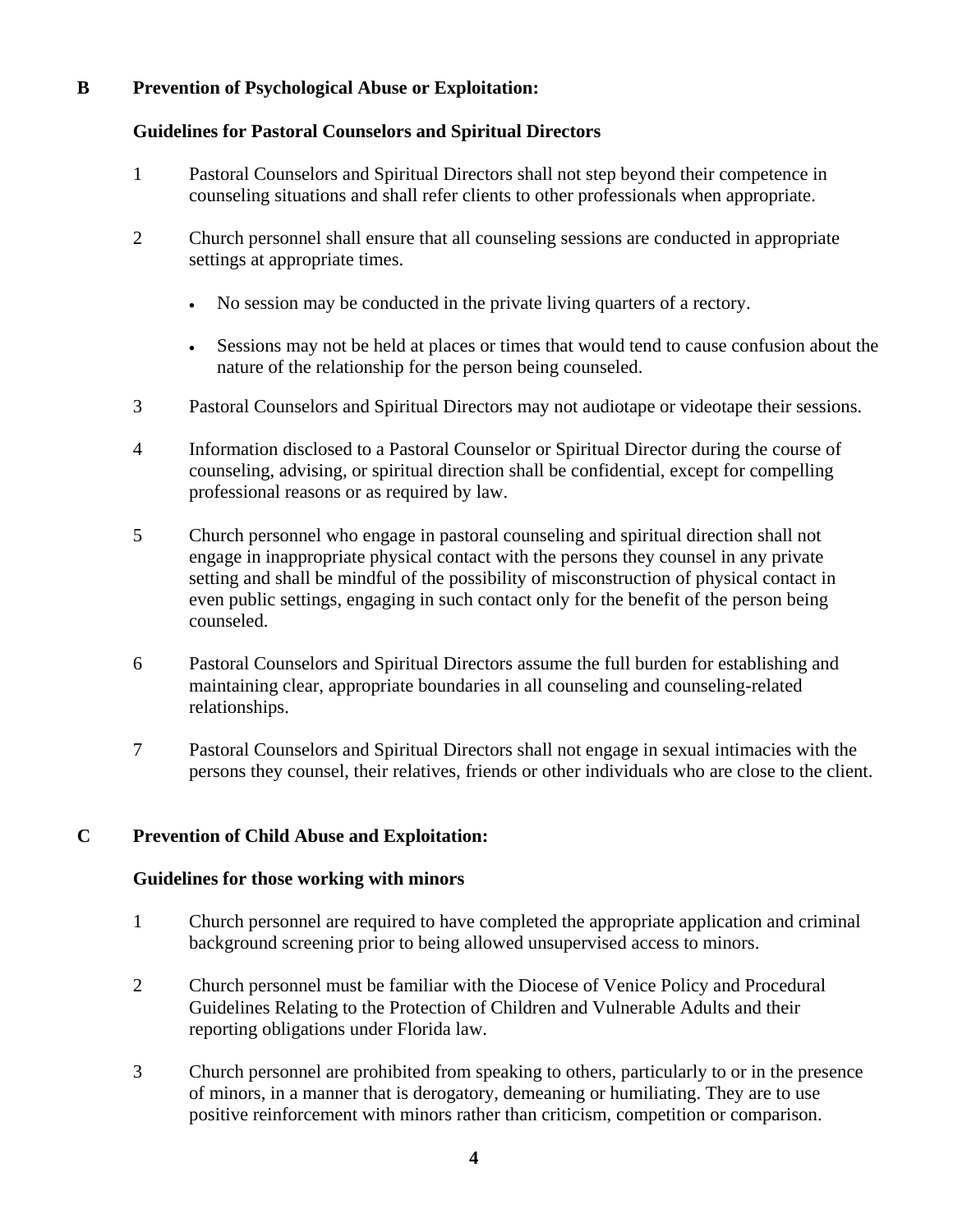- 4 Church personnel are generally prohibited from engaging in any sexual oriented conversations/discussions with minors, except that age appropriate religious education curriculum and lessons for youth and young adults, may address human sexuality issues, or it may be necessary to address such issues in the Sacrament of Reconciliation. The lesson or cleric will convey Church views on the topic in response to specific questions. Additional questions should be referred to parents or guardians for clarification. In addition, church personnel are not permitted to discuss their own sexual activities with minors.
- 5 Church personnel are prohibited from possessing child pornography. Further personnel are prohibited from possessing any pornography or morally offensive materials in the presence of minors or on church property.
- 6 Church personnel are prohibited from interaction with minors in a manner that could not be conducted in the presence of parents or a responsible adult.
- 7 Church personnel are to refrain from wearing any sexually suggestive or immodest attire in the presence of others.
- 8 Church personnel are prohibited from the use or possession, or being under the influence of any alcoholic beverage, or illegal drugs while in the presence of minors. Church personnel are likewise prohibited from providing minors with any alcohol, tobacco, drugs or substance prohibited by law.
- 9 Church personnel should conduct themselves according to the *Guidelines for those supervising minors*.
- 10 Church personnel are prohibited from taking an overnight trip alone with a minor who is not an immediate family member.
- 11 Church personnel should avoid being alone with a minor in an area that does not readily provide for accountability in a ministerial relationship.
- 12 Church personnel should never be nude in the presence of minors. Changing and showering facilities should be separate for male and female and either facilities or time of use should be separate for adults and minors.
- 13 Church personnel should not give inappropriate gifts or other favors to minors.
- 14 Unrelated minors are not permitted in the residence or living quarters of a cleric at any time without a parent or guardian.

#### **Guidelines for those supervising minors**

 15 Church personnel are responsible for releasing minors in their care only to parents, legal guardians or other persons designated by parents or legal guardians. In the event of uncertainty about the propriety of releasing a minor, Church personnel should contact their supervisor before releasing a child from an activity.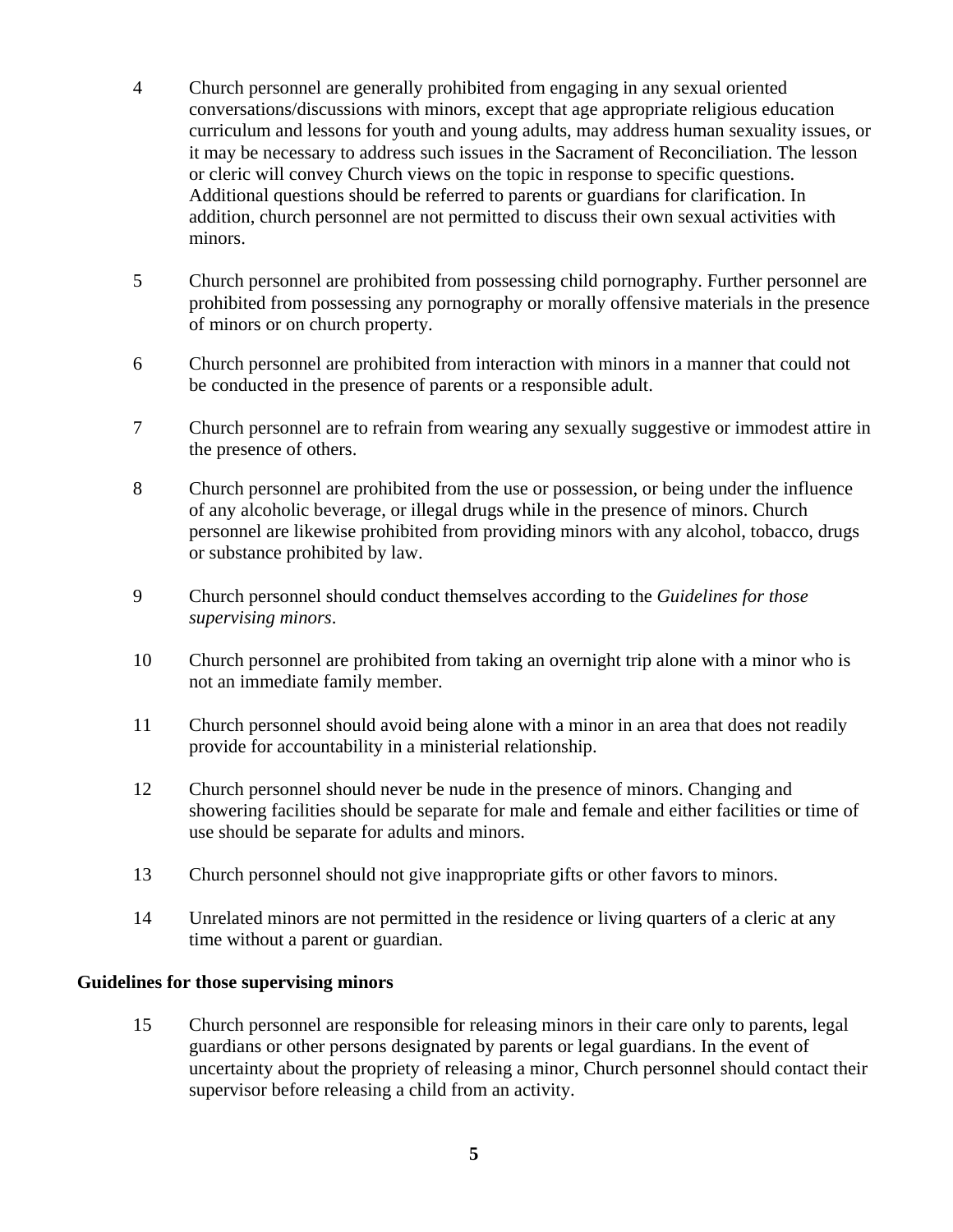- 16 Church personnel must obtain written parental permission, in accord with diocesan policy, for any field trip, overnight on or off of diocesan property, overseas trip or other excursion with a group of minors.
- 17 Church personnel should promptly report uncontrollable or unusual behavior of minors to their parent(s)/guardian(s).
- 18 Church personnel are to provide adequate supervision of minors, consistent with diocesan policy for all church related activities

## **Guidelines for physical contact with minors**

- 19 Church personnel are prohibited from using physical discipline with minors. Physical restraint of minors is permitted only to prevent them from inflicting harm on themselves or others.
- 20 Physical contact with youth can be misconstrued and should only occur under appropriate public circumstances. Appropriate forms of affection include kneeling, or bending down for hugs with small children, "high fives" and hand slapping, and pats on the shoulder or back. Inappropriate contact includes kisses on the mouth, wrestling with minors and any form of affection identified as unwanted.

#### **D Prevention of Financial Abuse or Exploitation:**

#### **Guidelines for the Solicitation of Funds**

- 1 Church personnel should be meticulously honest in their handling of church finances and of church financial records. Parish finances must be managed in cooperation with the parish finance committee, as required by canon law, and all personnel are bound to carefully follow all policies and procedures outlined in the "Parish Financial Policies" Handbook.
- 2 Church personnel are prohibited from entering into any contract or legal instrument, e.g., trust, with an individual to whom they minister from which such personnel may directly or indirectly derive a financial benefit, for either themselves, their relatives or a business in which they have an interest.
- 3 Church personnel are restricted from entering into any contract, agreement or arrangement with a church related entity as identified in the Diocese of Venice Conflict of Interest Policy. See policy on diocesan Web site at: www.dioceseofvenice.org
- 4 Church personnel should not accept or share responsibility for the management of the finances or assets of one to whom they minister. This includes, but is not limited to, acting as a power of attorney, a joint signatory on a bank or brokerage account, co-signatory on a safe deposit box, joint owner of property, legal guardian of the assets of a person, etc. When there are no able family members or friends, church personnel may act as the guardian of the person with the written permission of the Bishop, provided no fee or other compensation is sought or agreed upon.